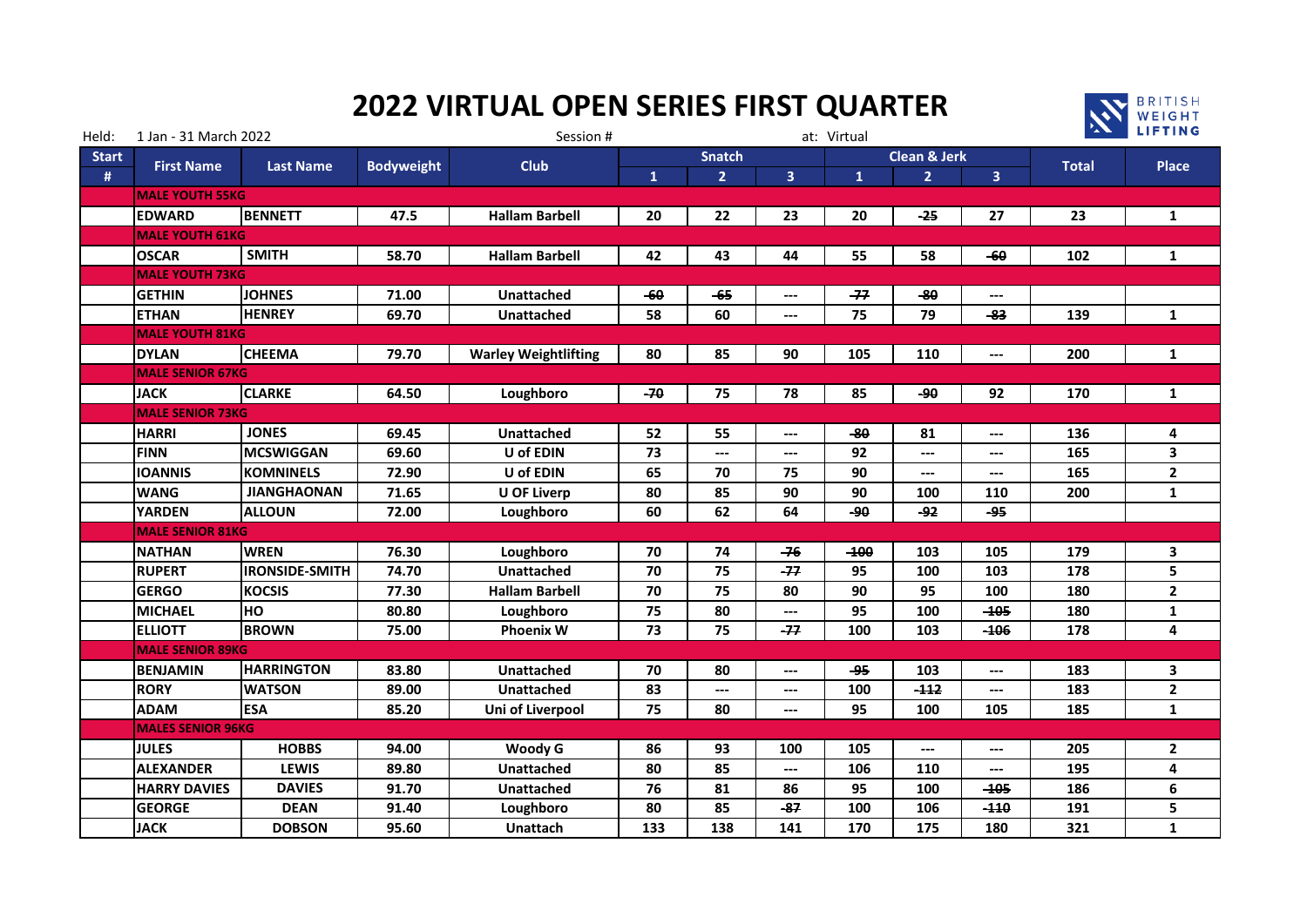| <b>TAYLOR</b>             | 92.70<br><b>PROBETS</b> |                           | <b>SYNERGI</b>    | 80  | 85    | 95<br>91 |        | 100<br>109 |        | 200 |  |  |  |  |
|---------------------------|-------------------------|---------------------------|-------------------|-----|-------|----------|--------|------------|--------|-----|--|--|--|--|
| <b>IMALE SENIOR 102KG</b> |                         |                           |                   |     |       |          |        |            |        |     |  |  |  |  |
| <b>IEUAN</b>              | <b>IMCGUIGAN</b>        | 99.50                     | <b>U</b> of EDIN  | 90  | $---$ | $--$     | 105    | $---$      | $---$  | 195 |  |  |  |  |
| <b>IMALE SENIOR 109KG</b> |                         |                           |                   |     |       |          |        |            |        |     |  |  |  |  |
| <b>BEN</b>                | <b>SLESSOR</b>          | 103.20                    | Loughboro         | 95  | 100   | 105      | 105    | 110        | $-111$ | 215 |  |  |  |  |
| <b>IKUN</b>               | <b>IME YANG</b>         | 104.00<br><b>Bounce W</b> |                   | 107 | 109   | 111      | 120    | 125        | 127    | 238 |  |  |  |  |
| <b>MALE MASTER 81KG</b>   |                         |                           |                   |     |       |          |        |            |        |     |  |  |  |  |
| <b>RAMADAN</b>            | <b>RABEH</b>            | 79.40                     | <b>Unattached</b> | 105 | 108   | 110      | $-120$ | $-125$     | 128    | 238 |  |  |  |  |
| <b>NIALL</b>              | <b>MEENAN</b>           | 79.90                     | <b>Unattached</b> | 60  | 65    | 70       | 80     | 85         | $---$  | 155 |  |  |  |  |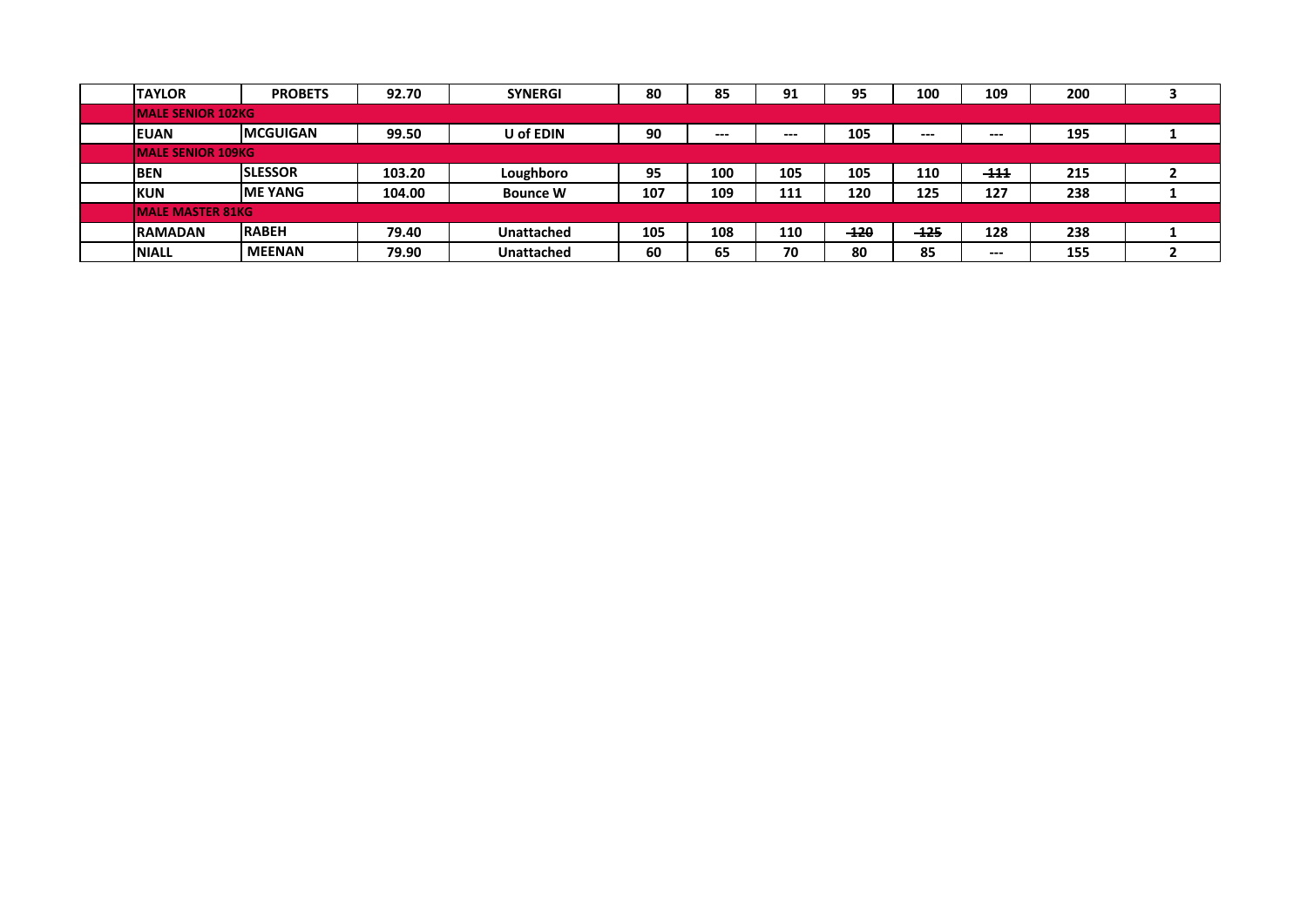## **2022 VIRTUAL OPEN SERIES FIRST QUARTER**



| Held:        | 1 Jan - 31 March 2022                                      |                                              |             | Session #             |               | at: Virtual              |       | <b>EXAMPLE PRINCIPAL</b> |                |                              |              |                |  |
|--------------|------------------------------------------------------------|----------------------------------------------|-------------|-----------------------|---------------|--------------------------|-------|--------------------------|----------------|------------------------------|--------------|----------------|--|
| <b>Start</b> | <b>First Name</b><br><b>Last Name</b><br><b>Bodyweight</b> |                                              | <b>Club</b> |                       | <b>Snatch</b> |                          |       | <b>Clean &amp; Jerk</b>  |                | Place                        |              |                |  |
| $\#$         |                                                            |                                              |             |                       | $\mathbf{1}$  | $\overline{2}$           | 3     |                          | $\overline{2}$ | $\overline{\mathbf{3}}$      | <b>Total</b> |                |  |
|              | <b>FEMALE YOUTH 40KG</b>                                   |                                              |             |                       |               |                          |       |                          |                |                              |              |                |  |
|              | JULIA                                                      | <b>WALSEA</b>                                | 38.90       | Hampshire             | 20            | 22                       | -23   | 30                       | 32             | $\qquad \qquad \textbf{---}$ | 54           | $\mathbf{1}$   |  |
|              | <b>FEMALE YOUTH 45KG</b>                                   |                                              |             |                       |               |                          |       |                          |                |                              |              |                |  |
|              | <b>ALEKSANDRA</b>                                          | <b>WALSEA</b>                                | 40.60       | Hampshire             | 20            | $\hspace{0.05cm} \ldots$ | $---$ | 25                       | 27             | $\hspace{0.05cm} \ldots$     | 47           | $\mathbf{1}$   |  |
|              | <b>FEMALE YOUTH 55KG</b>                                   |                                              |             |                       |               |                          |       |                          |                |                              |              |                |  |
|              | <b>ISABEL</b>                                              | <b>KERLEY</b>                                | 52.00       | Hampshire             | 34            | 36                       | 37    | 49                       | 51             | -53                          | 88           | $\mathbf{1}$   |  |
|              | <b>FEMALE YOUTH 59KG</b>                                   |                                              |             |                       |               |                          |       |                          |                |                              |              |                |  |
|              | <b>LYLA</b>                                                | <b>TOMLINSON</b>                             | 58.00       | <b>ATLAS</b>          | 45            | 48                       | 49    | $-45$                    | 50             | 54                           | 103          | 3              |  |
|              | <b>TABITHA</b>                                             | <b>HARDY</b>                                 | 55.70       | <b>Hallam Barbell</b> | 50            | 54                       | 57    | 67                       | 69             | 72                           | 129          | $\mathbf{1}$   |  |
|              | <b>TASIA</b>                                               | <b>REEDS</b>                                 | 56.70       | Hampshire             | 50            | 53                       | 55    | 60                       | 62             | 64                           | 119          | $\mathbf{2}$   |  |
|              | <b>FEMALE YOUTH 71KG</b>                                   |                                              |             |                       |               |                          |       |                          |                |                              |              |                |  |
|              | <b>EMILY</b>                                               | <b>ARSALI</b>                                | 68.00       | <b>ATLAS</b>          | 40            | 42                       | 45    | $-50$                    | 53             | 55                           | 100          | $\mathbf{2}$   |  |
|              | <b>MADDIE</b>                                              | <b>ROSHER</b>                                | 66.00       | <b>Tweed X</b>        | 57            | $---$                    | $---$ | 70                       | $---$          | ---                          | 127          | $\mathbf{1}$   |  |
|              | <b>FEMALE YOUTH 76KG</b>                                   |                                              |             |                       |               |                          |       |                          |                |                              |              |                |  |
|              | <b>CHLOE</b>                                               | <b>HAGUE-NAYLOR</b><br>72.90<br><b>ATLAS</b> |             |                       | 37            | 39                       | 41    | $-50$                    | 52             | -53                          | 93           | $\mathbf{1}$   |  |
|              | <b>FEMALE YOUTH 81KG</b>                                   |                                              |             |                       |               |                          |       |                          |                |                              |              |                |  |
|              | <b>ANGELIQUE</b>                                           | <b>WALLACE</b>                               | 78.90       | Hampshire             | 43            | 45                       | 48    | 55                       | 57             | -59                          | 105          | $\mathbf{1}$   |  |
|              | <b>FEMALE SENIOR 49KG</b>                                  |                                              |             |                       |               |                          |       |                          |                |                              |              |                |  |
|              | <b>WENG</b>                                                | <b>SUN LAO</b>                               | 48.90       | <b>UCL</b>            | 40            | 43                       | $-48$ | 55                       | 60             | 66                           | 109          | $\mathbf{1}$   |  |
|              | <b>FEMALE SENIOR 59KG</b>                                  |                                              |             |                       |               |                          |       |                          |                |                              |              |                |  |
|              | <b>ELISE</b>                                               | <b>DAVIS</b>                                 | 57.30       | U of Bath             | 47            | ---                      | $---$ | 58                       | ---            | ---                          | 105          | $\overline{2}$ |  |
|              | <b>MEGAN</b>                                               | <b>JACKSON</b>                               | 57.95       | <b>Triple X</b>       | 43            | 45                       | 47    | 55                       | 57             | 58                           | 105          | 3              |  |
|              | <b>HARRIET</b>                                             | <b>RENKIN</b>                                | 55.40       | <b>UCL</b>            | 42            | 47                       | $-50$ | 56                       | 66             | 71                           | 118          | $\mathbf{1}$   |  |
|              | <b>FEMALE SENIOR 64KG</b>                                  |                                              |             |                       |               |                          |       |                          |                |                              |              |                |  |
|              | <b>ELLA</b>                                                | <b>ROSE</b>                                  | 61.40       | <b>Unattached</b>     | -45           | 47                       | $-49$ | 60                       | 62             | 65                           | 112          | $\mathbf{2}$   |  |
|              | <b>CHLOE</b>                                               | <b>WINSOR</b>                                | 62.40       | Loughboro             | 45            | 47                       | 49    | 56                       | 60             | 62                           | 111          | 3              |  |
|              | <b>CATRIN</b>                                              | <b>JONES</b>                                 | 61.40       | U of Bath             | 60            | 63                       | 65    | 80                       | 84             | 87                           | 152          | $\mathbf{1}$   |  |
|              | <b>FEMALE SENIOR 71KG</b>                                  |                                              |             |                       |               |                          |       |                          |                |                              |              |                |  |
|              | <b>HANNAH</b>                                              | <b>MOORE</b>                                 | 67.80       | Derby W               | 50            | $-53$                    | 55    | 60                       | 65             | ---                          | 120          | 3              |  |
|              | <b>HANNAH</b>                                              | <b>LANGDON</b>                               | 64.30       | <b>U</b> of Andy      | 55            | 58                       | $-60$ | 65                       | 68             | 70                           | 128          | $\overline{2}$ |  |
|              | <b>KATHRYN</b>                                             | <b>RUSSELL</b>                               | 66.30       | U of Bath             | 50            | 51                       | 52    | 62                       | 63             | 65                           | 117          | 4              |  |
|              | <b>ELICIA</b>                                              | <b>AGAR</b>                                  | 66.20       | <b>Hallam Barbell</b> | 55            | 57                       | 60    | 68                       | 71             | 74                           | 134          | $\mathbf{1}$   |  |
|              | <b>TAMZIN</b>                                              | <b>HAMPTON</b>                               | 67.00       | Hampshire             | 34            | 36                       | 37    | $-50$                    | $-53$          | ---                          |              |                |  |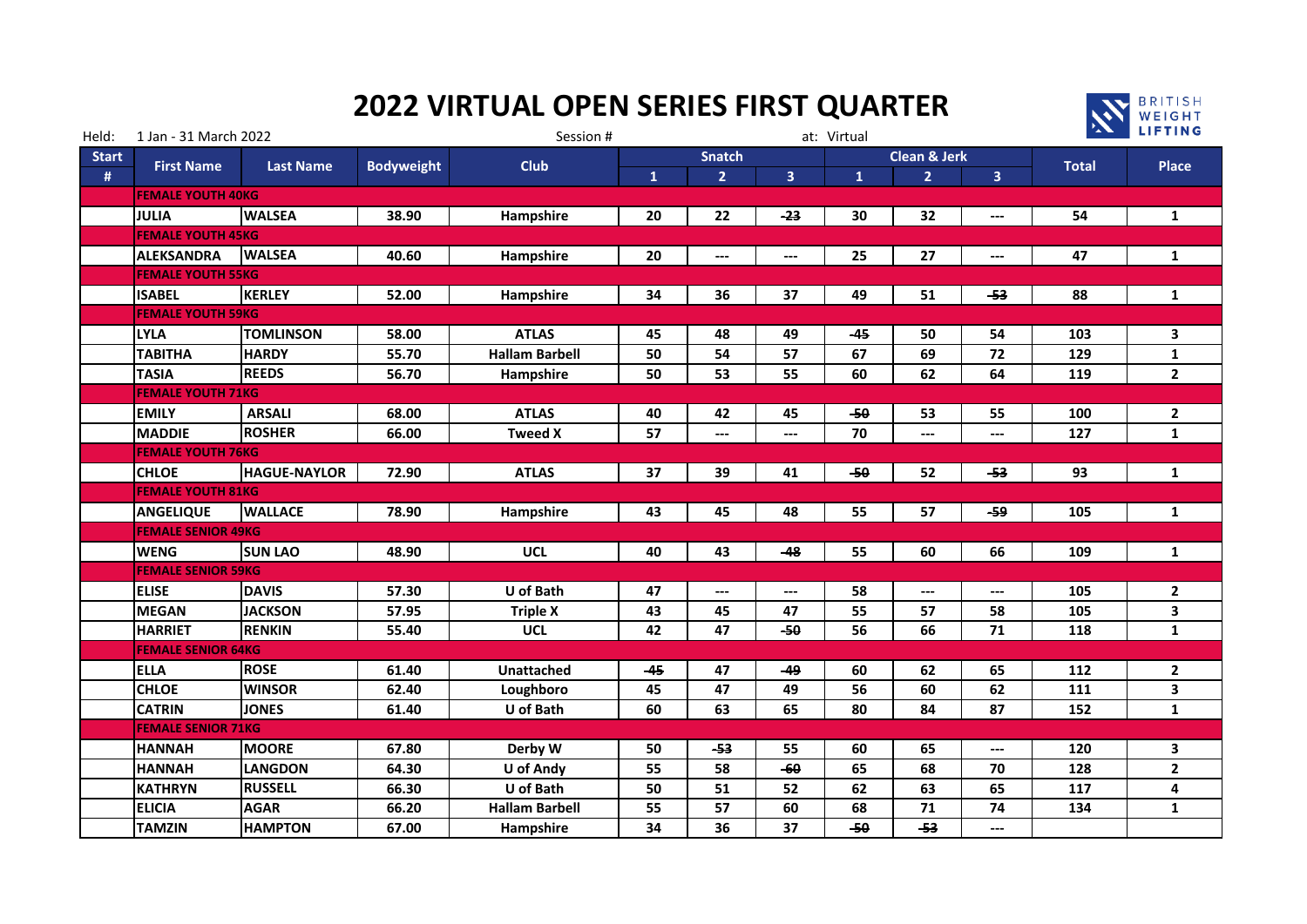| <b>FEMALE SENIOR 81KG</b>  |                  |                                |                    |    |       |                        |    |       |                        |     |                |  |  |  |
|----------------------------|------------------|--------------------------------|--------------------|----|-------|------------------------|----|-------|------------------------|-----|----------------|--|--|--|
| <b>LAURA</b>               | <b>MILLARD</b>   | <b>RAEDA</b>                   | 63                 | 67 | $---$ | 78                     | 80 | 83    | 150                    |     |                |  |  |  |
| <b>FEMALE MASTER 64KG</b>  |                  |                                |                    |    |       |                        |    |       |                        |     |                |  |  |  |
| <b>IVANESSA</b>            | <b>CASERE</b>    | 60.10                          | <b>Black heath</b> | 38 | 40    | 43                     | 55 | 57    | 60                     | 103 |                |  |  |  |
| <b>FEMALE MASTER 71KG</b>  |                  |                                |                    |    |       |                        |    |       |                        |     |                |  |  |  |
| <b>HEATHER</b>             | <b>BURT</b>      | 69.95<br><b>Colchester</b>     |                    | 71 | 74    | $-77$                  | 93 | 96    | $\qquad \qquad \cdots$ | 170 |                |  |  |  |
| <b>IJENNIFER</b>           | <b>WALLACE</b>   | 66.00<br><b>Unattached</b>     |                    | 40 | 42    | 44                     | 55 | 58    | 60                     | 104 | $\mathbf{2}$   |  |  |  |
| <b>FEMALE MASTER 87KG</b>  |                  |                                |                    |    |       |                        |    |       |                        |     |                |  |  |  |
| <b>HOLLY</b>               | <b>BAKER</b>     | 85.55                          | <b>Brunel U</b>    | 48 | 51    | 54                     | 67 | 70    | $-73$                  | 124 | $\overline{2}$ |  |  |  |
| <b>LUCIE</b>               | <b>FIALOVA</b>   | 83.90<br><b>Hallam Barbell</b> |                    | 55 | 57    | $\qquad \qquad \cdots$ | 71 | 74    | 77                     | 134 |                |  |  |  |
| <b>FEMALE MASTER 87+KG</b> |                  |                                |                    |    |       |                        |    |       |                        |     |                |  |  |  |
| <b>SUZIE</b>               | <b>BAURERMAN</b> | 103.90                         | <b>Black heath</b> | 49 | 52    | 55                     | 60 | 63    | -66                    | 118 |                |  |  |  |
| <b>TRACEY</b>              | <b>IBROWN</b>    | 92.30                          | <b>Unattached</b>  | 35 | -40   | 45                     | 55 | $-60$ | 62                     | 107 | 2              |  |  |  |